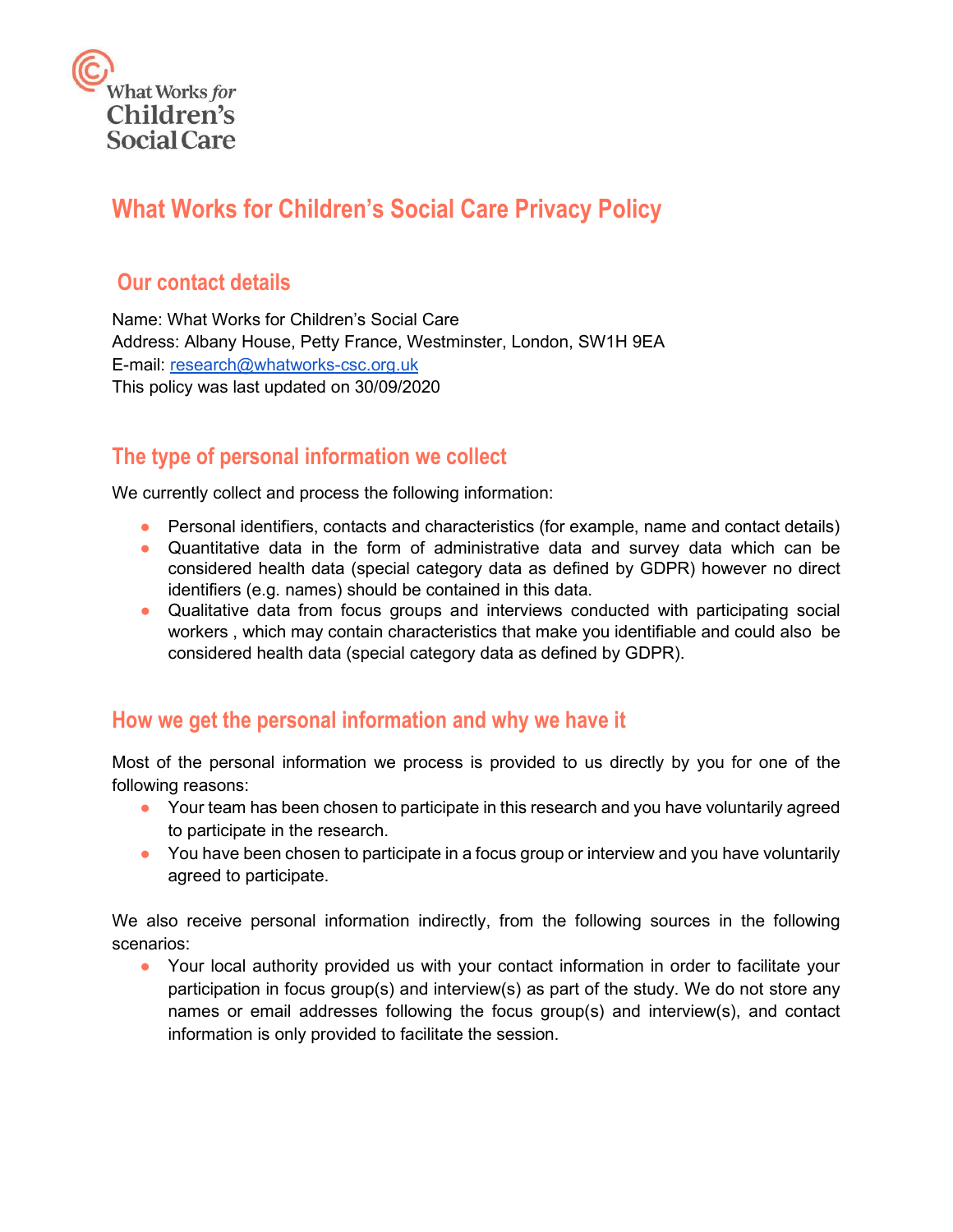

Under the General Data Protection Regulation (GDPR), The lawful basis for processing identifiable data is Article 6(1)(f) Legitimate interests. Lawful basis for processing special category data, namely health data is 9(2)(j) Archiving, research and statistics, the associated requirements of part 1, schedule 1 of the DPA 2018 are also met in that the processing;

- a) is necessary for archiving purposes, scientific or historical research purposes or statistical purposes,
- b) is carried out in accordance with Article 89(1) of the GDPR (as supplemented by section 19), and
- c) is in the public interest

#### **How we store your personal information**

Directly identifying personal information (e.g. names) shall be removed. It is possible that some data provided in qualitative responses could be used to identify you. This information is stored in a secure manner and only authorised individuals will be granted access.

We keep both quantitative and qualitative data for 24 months post publication of the findings in a research report, after which WWCSC will delete your data. This data will also be transferred to a Data Archive hosted by the Office of National Statistics, where it will be stored indefinitely.

#### **Who we share your personal information with**

We only share recordings of interviews and focus groups with external transcription services. Each transcription vendor is reviewed for assurances of maintaining a comparative level of data protection compliance as our own. Labelling of recordings are de-identified before they are sent via secure digital transfer to a transcription service provider. Recordings and their transcription, upon satisfactory completion of the transcription process, are confirmed as deleted by the transcription vendor.

We do not share any personal data outside the UK.

# **Your data protection rights**

Under data protection law, you have rights including: